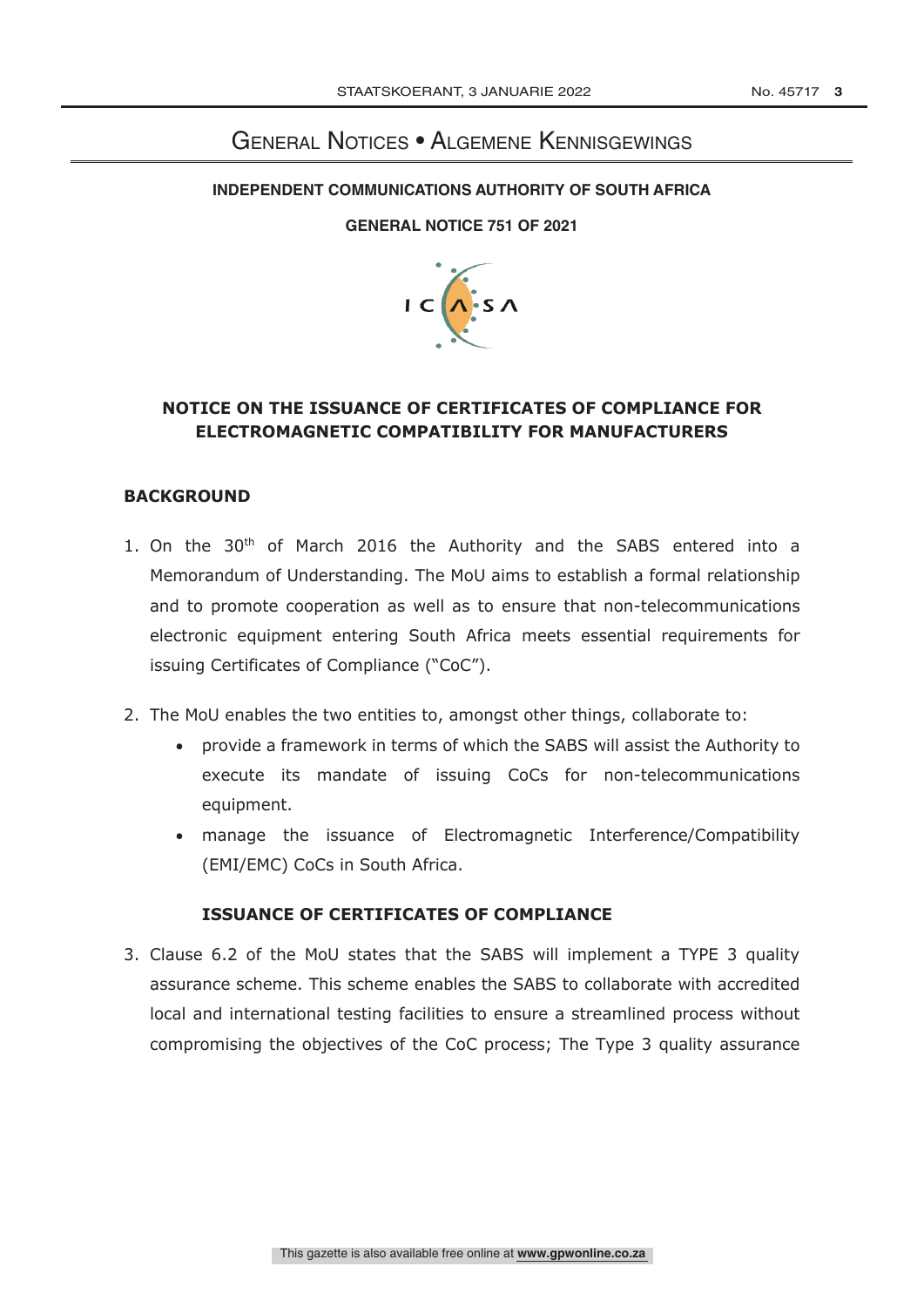scheme also enables the SABS to visit points of manufacturing, sampling, testing and subsequent verification of products for continuous compliance purposes.

- 4. On 01 June 2017, the SABS officially launched the issuance of the CoCs program through a notice on its website<sup>1</sup>. The notice detailed how the SABS intended to implement the Type 3 quality assurance scheme and presented the SABS Authorised Laboratory Program ("A-Lab program").
- 5. On 22 September 2017, the SABS lodged a notification with the World Trade Organisation (WTO) under Article 5.6.2 of the Agreement on Technical Barriers to Trade (TBT) (G/TBT/N/ZAF/220) with regards to the conformity assessment procedure for the issuance of EMC CoCs to manufacturers and importers of electrical and electronic products.
- 6. On 26 September 2017, the Authority published a media statement, informing stakeholders about the notification that had been lodged by the SABS with the WTO.
- 7. The Authority and the SABS received complaints in relation to the WTO notification and subsequently revised the A-Lab program to address concerns. The considerations made by the SABS and the Authority focused on the following:
	- Accepting EMC CoC applications from test laboratories accredited by the International Laboratories Accreditation Cooperation (ILAC), contrary to the initial approach where only test laboratories that were authorised and integrated into the A-Lab program could apply for EMC CoCs.
	- Applicants that are affiliated to the A-Lab program are guaranteed priority with turnaround times of ten (10) working days for CoC issuance, while applicants that are non-affiliates have a turnaround time of thirty (30) working days. This is largely because the SABS has a streamlined process with A-Lab affiliates, wherein laboratories have a clear understanding of SABS requirements and have the established SABS templates, while non-

<sup>1</sup> 'Modification of the South African Bureau of Standards Program on Issuance of Certificates of Compliance Related to Electromagnetic Compatibility for Manufacturers', https://www.sabs.co.za/emc/.